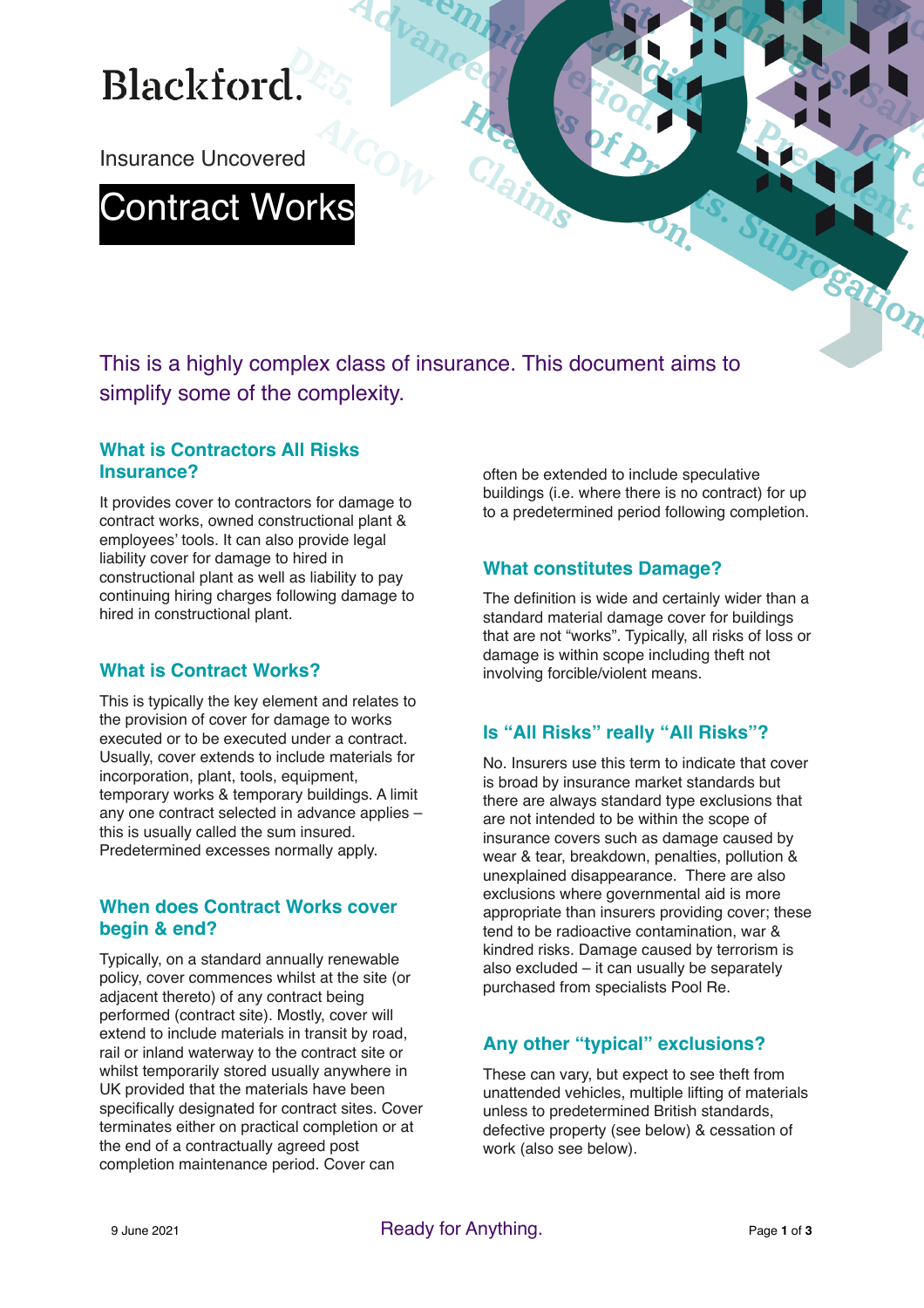## Blackford

#### **What are defective property exclusions?**

These vary enormously and it is often possible to "tailor" these exclusions to reflect what is desired e.g. by way of extent of exclusion. At its' widest, the exclusion can apply to all costs incurred in replacing, repairing or rectifying property which is defective due to a design defect. At its' narrowest, the exclusion can apply solely to the component part that is defective due to a design defect ie. property other than the component part being free of defect is deemed to be out with the exclusion. This can be a complex area with usually 5 variations in the breadth of exclusion and important to have appropriate advice in relation to this.

#### **What are cessation of work exclusions?**

These allow insurers to deny/restrict cover/ impose additional premium/terms when works are temporarily suspended for longer than a predetermined period. Again, wordings vary enormously; some can be as short as 7 or 14 days. Important to have appropriate advice in relation to this. During holiday closure/ pandemic lockdown periods, it's crucial to be alert to this.

#### **What cover extensions should be considered?**

Most policies contain extensions with monetary limits applying following damage to works; often these can apply in addition to the sum insured and they are typically the inclusion of costs of professional fees for redrawing plans etc; damage to contents of show homes; escalation

of sum insured; expediting expenses; cost of complying with local authority requirements; debris removal costs; costs of avoiding impending damage & 72 hour clause (excess applies only once when consecutive damage occurs during a 72 hour period – has a place on storm/flood/water damage losses in particular).

#### **What are Free Issue Materials?**

This relates to property/materials supplied free by the employer/main contractor for incorporation in Contract Works. Important to ensure that cover for this is included and that the Contract Works Sum Insured is sufficiently high to cater for their inclusion.

#### **Turning now to other sections (not Contract Works)**

#### **What is Owned Constructional Plant/ Employees Tools?**

This relates to plant, equipment & temporary buildings owned by contractors/their employees utilised in furtherance of the works. UK wide All Risks cover again applies subject to the same exclusions as Contract Works covers. Predetermined limits & excesses normally apply.

#### **What cover extensions should be considered?**

Plant recovery costs when plant is not necessarily damaged; damage to security/ tracking devices & cost of replacement keys/ locks following loss/theft of keys.